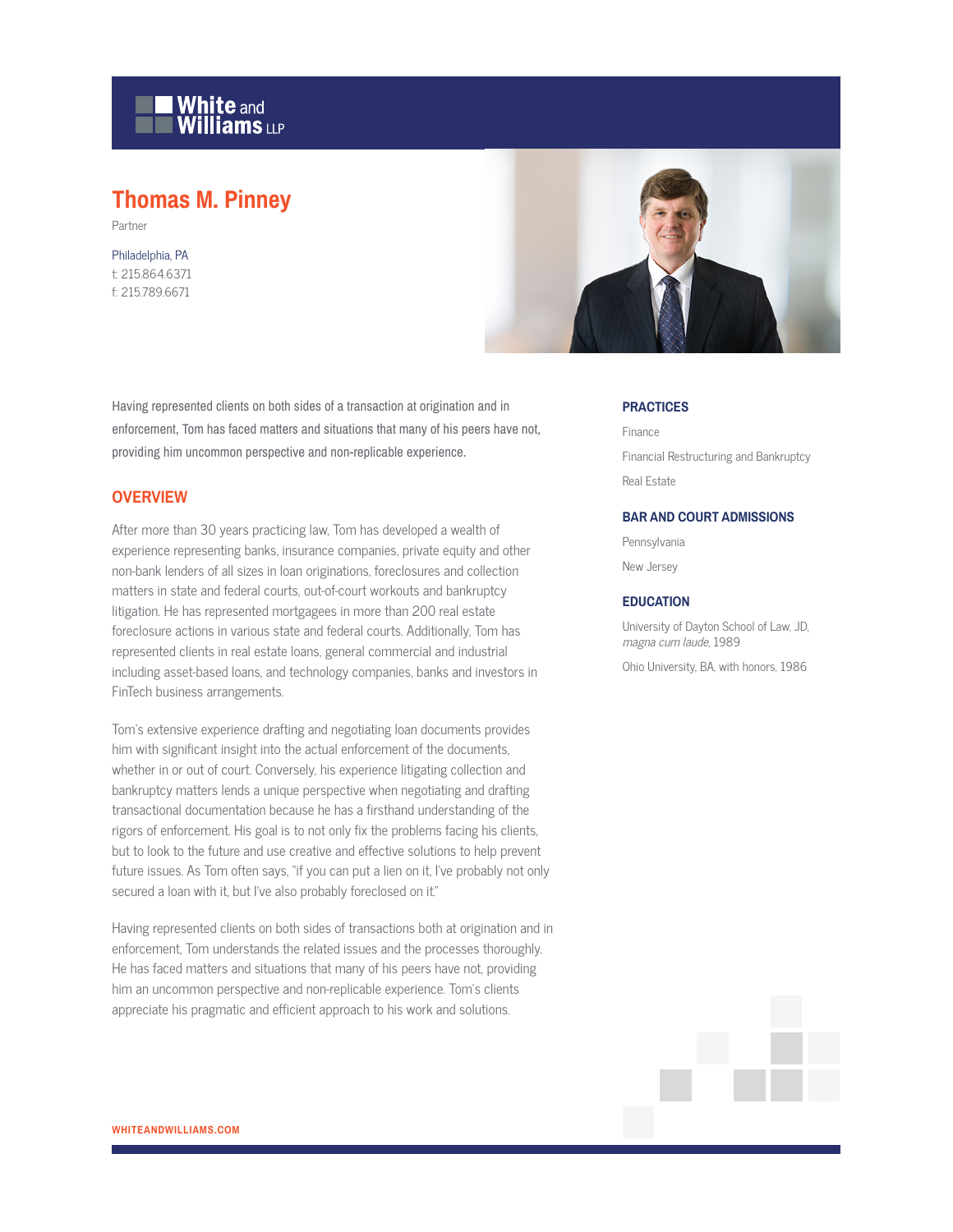

Outside of the office, Tom enjoys skiing and spending time with his wife and teenage daughter. It's a great day when he is presented with the opportunity to do both simultaneously.

#### **RECOGNITION AND INVOLVEMENT**

Tom was recently selected by his peers for inclusion in The Best Lawyers in America 2021 list in the practice area of Bankruptcy and Creditor Debtor Rights / Insolvency and Reorganization Law.

#### **REPRESENTATIVE MATTERS**

White and Williams Represents Investment Fund in \$68 Million Bridge Financing Mortgage Loan 5.10.21

White and Williams Represents CRP Industries 10.8.19

Real Estate Finance Team Secures Junior Mezzanine Financing for American Dream Meadowlands 8.3.19

Finance Team Executes Roll-Up of Multi-Entity Business into SPE 4.17.19

Represented the Lender in the restructuring of a \$57 million defaulted syndicated construction loan secured by a mixed-use historic property in Pittsburgh, PA

Regularly represents a bank and its subsidiaries in their ongoing relationships with leading fintech lenders, including one of the leading educational loan lenders

Represented a bank in the purchase of a \$15 million franchise restaurant loan portfolio

Represented CRP Industries, a leading supplier to the automotive and industrial service, in the sale of its automotive belt business to Continental A.G., a developer of technologies and services for vehicles, machines, traffic and transportation

Represented the lender in the UCC foreclosure of \$25 million mezzanine loan related to a commercial office building

Represented a non-bank lender in a \$5 million loan secured by a second lien on assets of a manufacturing company

Represented a national bank, as servicer, in the foreclosure of a portfolio of multi-family properties in Boston, MA, including the defense of condemnation and receivership actions brought by the Boston Inspectional Services Division

Represented a national bank, as servicer, in the foreclosure of a multi-family property in Worcester, MA, including the successful defense of a lender liability action brought by the borrower

Represented the lender in the out-of-court resolution of a \$130 million mortgage loan secured by twenty-nine commercial office buildings located in three counties in suburban Philadelphia

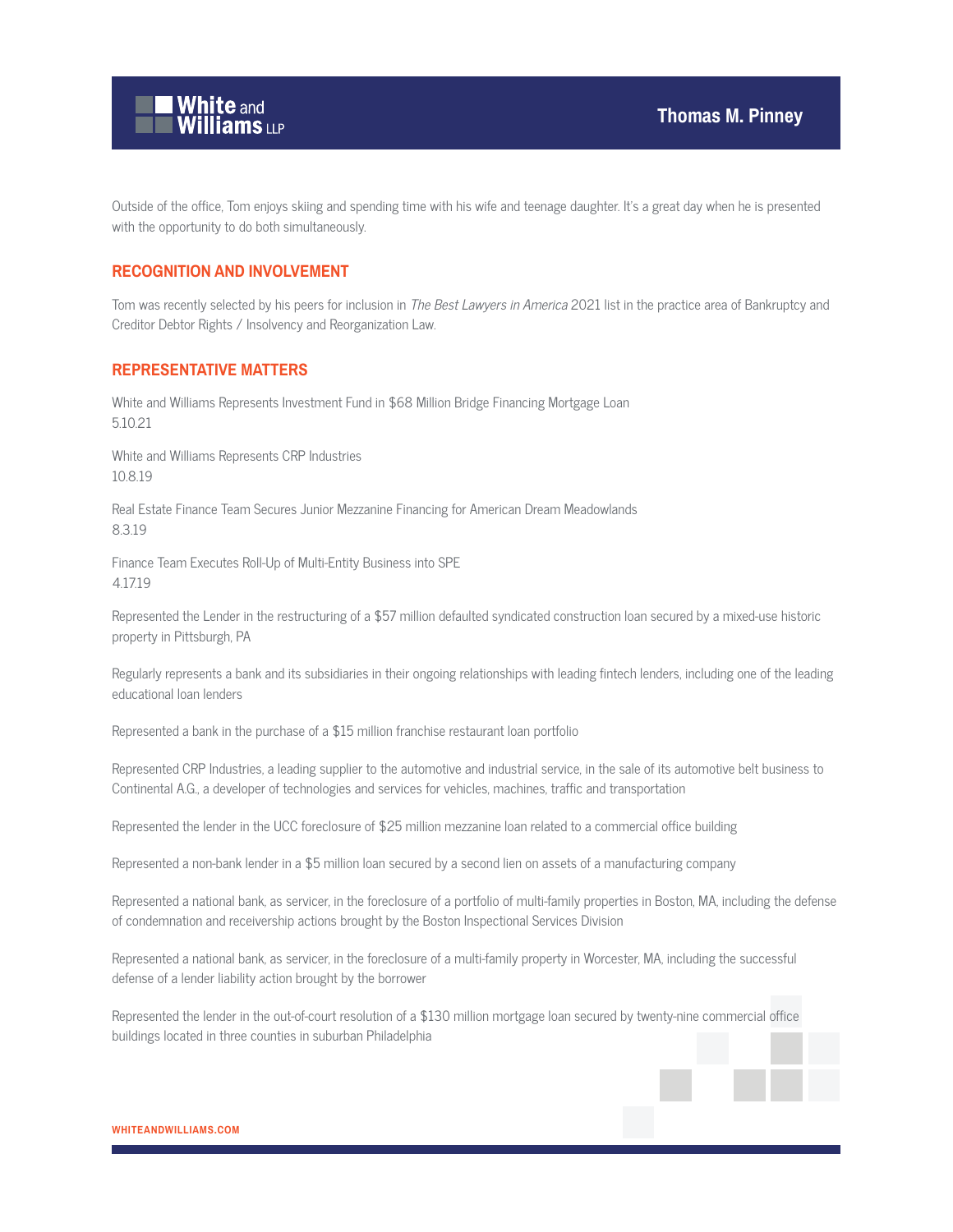

Represented the purchaser in the purchase of a \$60 million portfolio of consumer energy efficiency loans

Represented the lender in the resolution of a \$70 million mortgage loan secured by six industrial properties in three states through a federal foreclosure and receivership

Represented Guest-Tek Interactive Entertainment Ltd. in its acquisition of the assets of iBAHN International Inc. through a sale under Section 363 of the Bankruptcy Code

Represented an investor in the purchase of a \$50 million portfolio of "peer to peer" originated consumer loans

Represented a developer in the refinance of a multi-family property including \$27 million mortgage loan and a \$4 million "preferred equity" component

Represented a developer in the restructuring and refinance of a portfolio of multi- family and mixed-use properties and partially developed land

Represented a lender in the sale of a \$135 million portfolio of performing and non-performing loans

Represented the Agent in the restructure of a syndicated \$202 million defaulted construction loan with a \$35 million mezzanine component

Represented the Agent in the out-of-court resolution of a syndicated \$45 million defaulted mortgage loan secured by partially improved land

Represented the lender in the foreclosure and sale of six operating continuing care facilities through a state court receivership

Represented the Agent in the resolution and sale of a syndicated \$46 million defaulted construction loan with a \$4 million mezzanine component

Represented an international consulting and manufacturing company as the borrower in a \$250 million syndicated credit facility

Represented a judgment creditor in the foreclosure and sale of pharmaceutical patents

Represented a judgment creditor in the foreclosure and sale of aircraft engines

Represented the lender in the origination of a multi-borrower working capital and term loan financing secured by manufacturing facilities in three states

Represented the borrower in the origination of a \$50 million credit facility secured by retail auto finance contracts

Represented the credit enhancer in the structuring and origination of a \$150 million export secured term loan facility